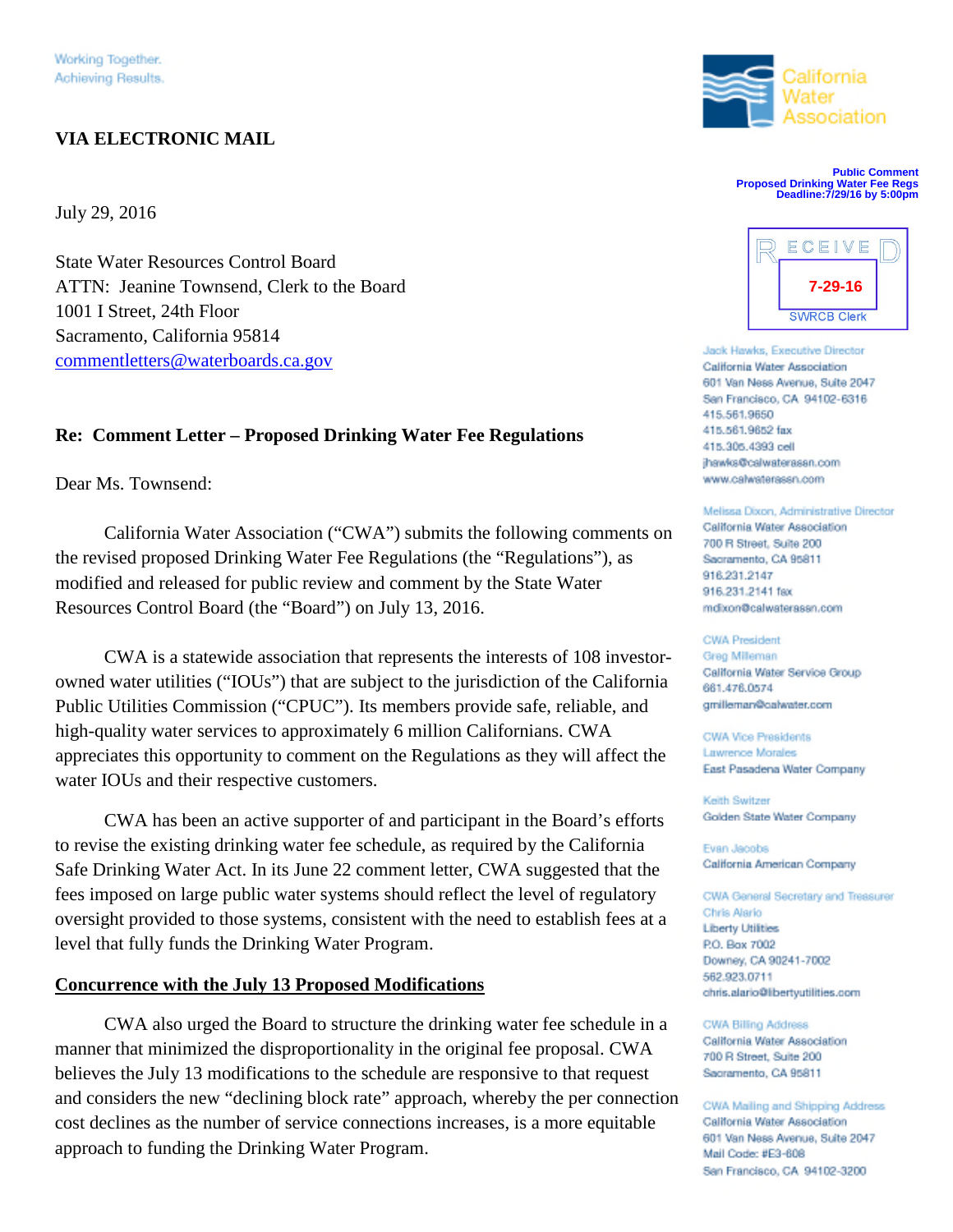Working Together. Achieving Results.



Jeanine Townsend July 29, 2016 Page 2 of 4

Another modification to the original proposed regulations text with which CWA agrees is the change from "Severely Disadvantaged Community" to "Disadvantaged Community" in the new Sections 64300 (Definitions), 64305 (Fee Schedule for Annual Fees) and 64310 (Reduction of Fees for Public Water Systems Serving [a] Severely Disadvantaged Community). By extending the opportunity for discounts on Drinking Water Program fees to Disadvantaged Communities, the Board is furthering its equity commitment to a broader segment of water customers.

Further, the Board is being responsive to its obligations as a "relevant" state agency under Section 106.3 (b) of the Water Code, which requires state agencies to consider the established policy of the state that every human being has the right to safe, clean, affordable, and accessible water adequate for human consumption, cooking, and sanitary purposes, when establishing, adopting, or revising policies or regulations. Clearly, extending the discount to Disadvantaged Communities falls under the category of considering the human right to water in this proceeding.

## **Request for New Subsections (b) and (c) in Proposed Section 64315 (Payment of Fees)**

While CWA concurs with the staff modifications to the proposed Regulations, it reiterates its request that the Board bring forward practices from the traditional fee-for-service model, and institutionalize them in the accounting procedures that will be used to administer the Drinking Water Program in the future.

Not only is it desirable for the integrity of the Program that mechanisms are adopted to ensure accountability, but also, for the CPUC-regulated water utilities (and possibly, for government-owned water agencies and mutual water companies, as well), it is essential that cost accounting elements are utilized by the Board staff – especially for new or refurbished capital projects or other types of assignments that can be capitalized by the utilities. As CWA noted previously, this accounting approach can result in smaller impacts on customers' bills.

To this end, CWA requests that a subsection (b) be added to Section 64315 (Payment of Fees) in the new Regulations that includes the following language:

*(b) For each project, task, assignment, or review conducted by staff with respect to fees paid in furtherance of the Drinking Water Program, the State Board shall include the following in the disposition of its letter of agreement with the public water system:*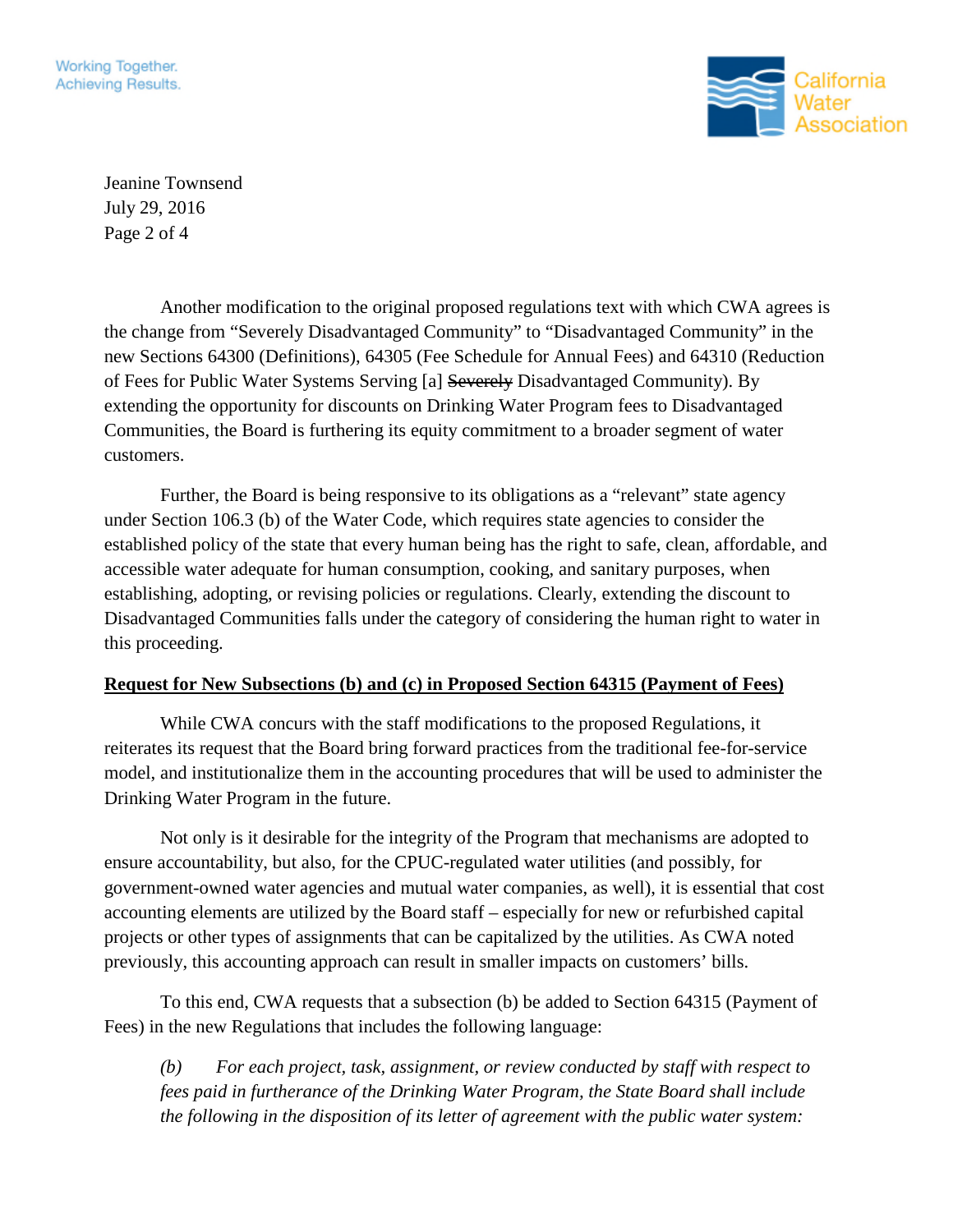

Jeanine Townsend July 29, 2016 Page 3 of 4

- *(1) timely response from staff for a date certain in completing a permit application or bringing a new or retrofitted plant or equipment into service;*
- *(2) tracking and reporting of Drinking Water Program staff time, on a per project or assignment basis, attributed to specific public water systems;*
- *(3) a breakdown of costs attributable to specific projects;*
- *(4) an annual statement or summary of work performed on all projects for each public water system*

The Drinking Water Program's current accounting and billing system provides for transparency and accountability because it allows public water systems and their customers to review and understand the fee-based regulatory activities that are being provided to their system. Inclusion of a requirement that the Drinking Water Program maintain its current system for accounting for staff time and resources attributable to each public water system, as recommended in proposed Subsection (b), is a critical addition to the Regulations.

Likewise, with respect to the critical services and programs that the Division of Drinking Water provides for all public water systems (e.g., inspections and final permitting of completed tanks, wells, and other facilities), CWA requests that a new Subsection (c) be added to Section 64315 that establishes the performance standards for the Drinking Water Program:

*(c) Each public water system, in consideration for its annual fee payment, shall be furnished with information from State Board staff on these performance metrics:*

- *(1) Turnaround time on processing variances and waivers needed in local jurisdictions;*
- *(2) Turnaround time on inspection and final permitting of completed tanks, wells, and other facilities requiring new or amended permits;*
- *(3) Number of planned sanitary surveys for each small water and large water systems.*

# **Request for New Subsection (b) in Proposed Section 64305 (Fee Schedule for Annual Fees)**

Implementation of connection-based fee structure instead of the current fee-for-service structure, may lead to a breakdown in the nexus between the amount of fees imposed and the level of regulatory activities and oversight provided by the Drinking Water Program. To help preserve the crucial relationship between fees and regulatory oversight, CWA requests a new Subsection (b) to proposed Section 64305 that will define the criteria for future fee increases.